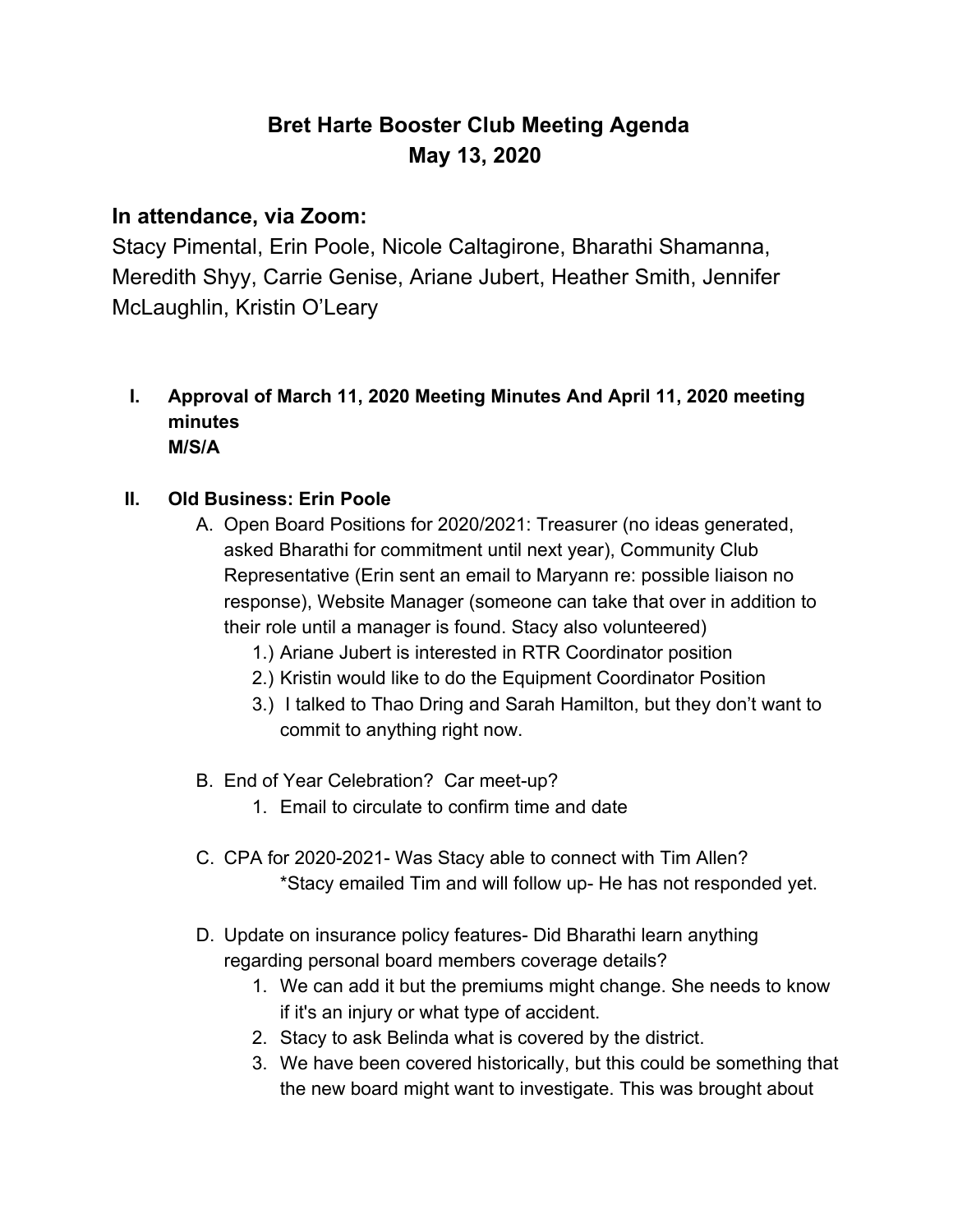when a prospective new treasurer asked what our coverage for students was.

#### **III. New Business: Erin Poole**

- A. Start discussing other fundraising ideas if RTR is unable to take place due to new group regulations caused by Covid
	- 1. In lieu of RTR, what are some new fundraising ideas for next year.
	- 2. Perhaps a run in the spring?
	- 3. Corporate funding (matching donations)
- B. Vote in new board members for the 2020-2021 school year
	- 1. Britt Cain- President
	- 2. Jen McLaughlin- Vice President
	- 3. Heather Smith- Secretary
	- 4. Kristin O'Leary- Equipment Coordinator
		- a) Kristen's child is on the waitlist for BHMS, voting for her in knowing she might not be there the first day of school.
		- \*Heather forwarded names to Stacy for open positions

\*Ariane also mentioned if meetings were on different nights, she could take a position

Voted in as stated above

#### **IV. Treasurer Report: Bharathi Shamanna/Stacy Pimental**

#### **A. Summary Report of 2019-2020 Budget**

- 1. The Equipment expenses are within range except for the sports team uniforms.
- 2. In the fundraising category,
	- a. Did not make as much sales as last year from the E-script Donation.
	- b. RTR revenue was \$3484.84 more than estimated. Woohoo  $\odot$
	- c. A surprise Entity called "Corporate Donation" of \$1025 has been received. (Five different parents from five different sponsors) A \$400 is yet to be rcvd from basketball matching. I will have to send an email requesting it from the BHCC treasurer.
- 3. In the General & Admin Expense category,
	- a. As of now, the expense is well within the budget except for the **maintenance** entity, given that I have not received the invoices due to "Shelter in place" restriction.
	- b. Likewise, the tournament and the league fees are also well within the budget given that the few sports were cancelled due to "shelter in place" restriction. If the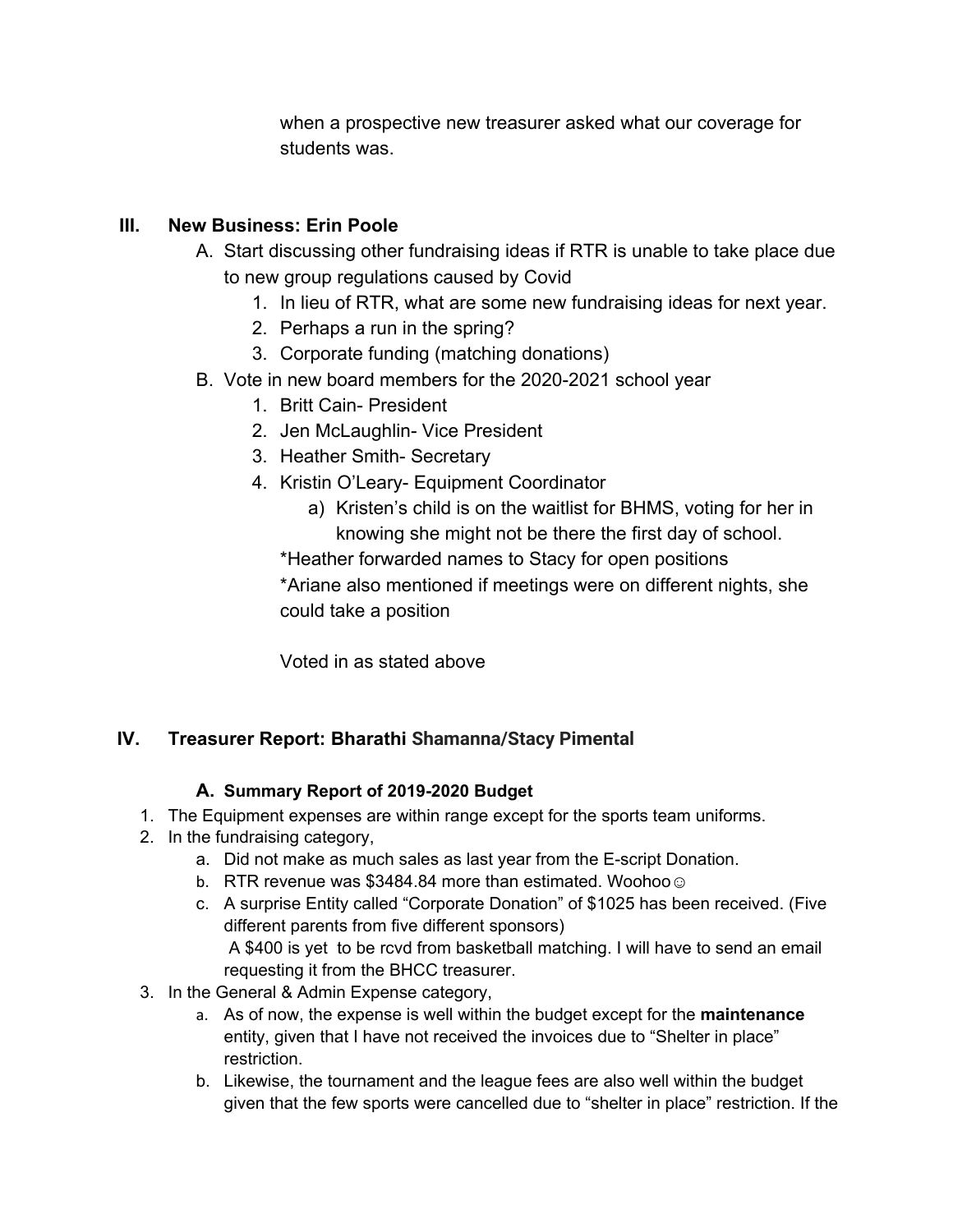tournaments were played the expenses would have matched our proposed budget. I expect no change or a small change (if any inflation) in the expenses in this entity for the 2020-2021 budget.

- c. We have to receive the invoices yet, to clearly understand if the booster staff, coaches, advisors and the A.D has received their full stipend.
- d. The budget amount for the "Maintenance" entity has to be raised considerably for the 2020-2021 school year.
- 4. In the Sports Category,
	- a. Didn't receive any "Cheer" donation yet due to the school closure.
		- i. Cheer was closed and the the payment will be received in the fall. The cheer team will again collect in the spring of 2021.
	- b. Cross country, baseball, softball, handball, wrestling, basketball, soccer, volleyball, roller hockey happened as planned. The donations from all the above sports were reasonable compared to last year.
	- c. Track & Field, Tennis and Golf were cancelled due to the school closure.
	- d. No discretionary expenses were made this year.
	- B. Discuss and vote on 2020-2021 budget
		- 1. [https://docs.google.com/spreadsheets/d/1Gy3UizlfeJUSv0I5va8IG](https://docs.google.com/spreadsheets/d/1Gy3UizlfeJUSv0I5va8IGmWIW2k0r3pkG9h6_-6goG8/edit#gid=527850278) [mWIW2k0r3pkG9h6\\_-6goG8/edit#gid=527850278](https://docs.google.com/spreadsheets/d/1Gy3UizlfeJUSv0I5va8IGmWIW2k0r3pkG9h6_-6goG8/edit#gid=527850278)
		- 2. Motion to approve the 20-21 school budget
			- a) \*\*capital improvements section will be amended and that section will be voted on in a supplemental vote.
	- C. Total revenue/expense for RTR
		- a) Listed on the financial spreadsheet for 2018-2019
			- (1) [https://docs.google.com/spreadsheets/d/1v9OVwf80P](https://docs.google.com/spreadsheets/d/1v9OVwf80PhXMrMWOwz644dzl7eRAav5JPw99PkGbkOU/edit#gid=1875371990) [hXMrMWOwz644dzl7eRAav5JPw99PkGbkOU/edit#gi](https://docs.google.com/spreadsheets/d/1v9OVwf80PhXMrMWOwz644dzl7eRAav5JPw99PkGbkOU/edit#gid=1875371990) [d=1875371990](https://docs.google.com/spreadsheets/d/1v9OVwf80PhXMrMWOwz644dzl7eRAav5JPw99PkGbkOU/edit#gid=1875371990)
		- 2. Donation amount from 2018-2019 vs 2019-2020 school year
			- a) Do we add the discretionary funds back? Board agreed to continue to NOT offer the \$10/athlete per sport.
			- b) Keep donation letters the same? The letters will be the same.

#### **V. Athletic Director Report- Carrie Genise**

**A.** Review of Capital Improvement Projects for 2020-2021

**1.** [https://docs.google.com/document/d/1i\\_\\_IK93G3XBszeGmeQ5Sm](https://docs.google.com/document/d/1i__IK93G3XBszeGmeQ5SmSWlXinrRuWUaLqGtHpl7mc/edit) [SWlXinrRuWUaLqGtHpl7mc/edit](https://docs.google.com/document/d/1i__IK93G3XBszeGmeQ5SmSWlXinrRuWUaLqGtHpl7mc/edit)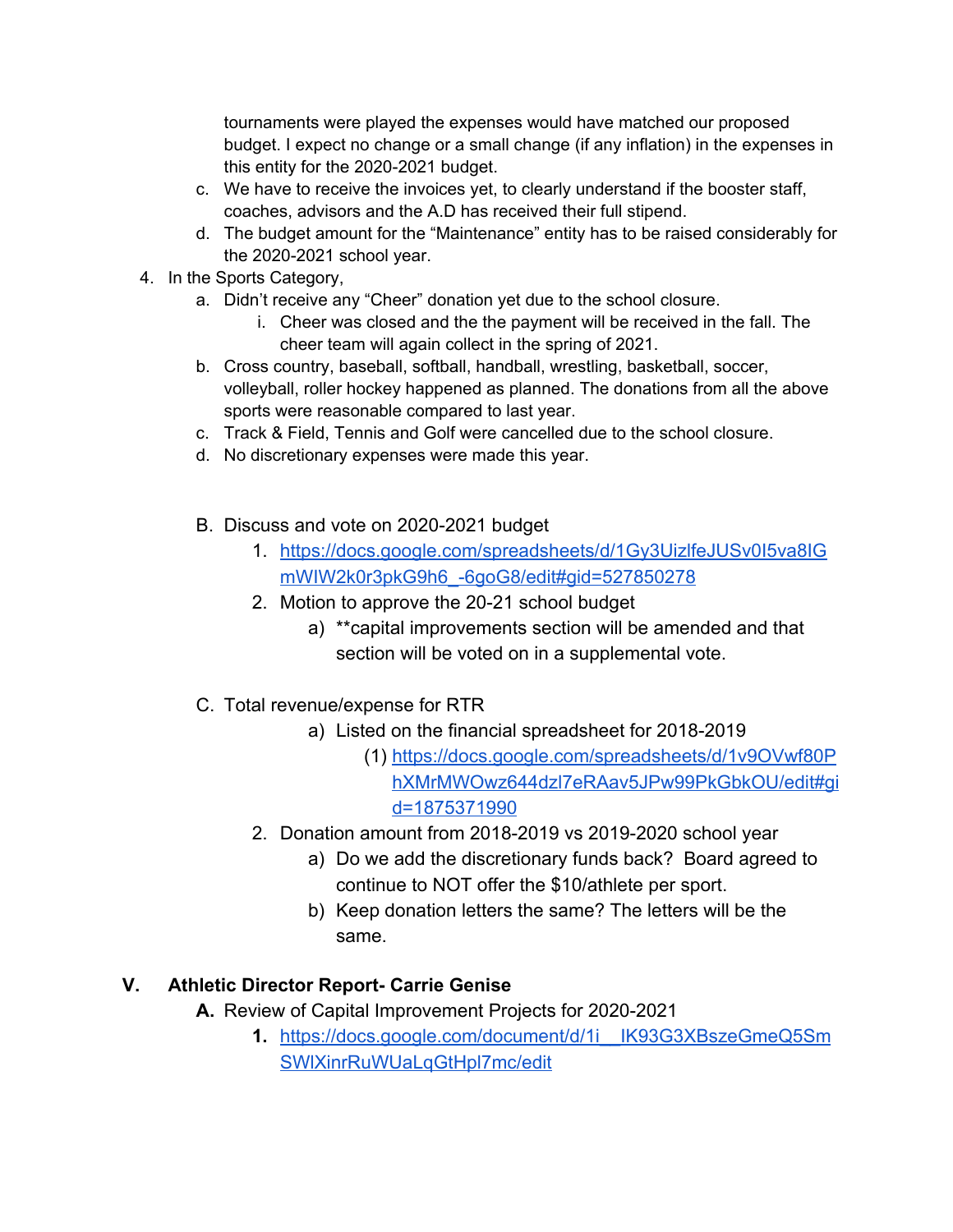B. **Teams supposed to be ending seasons**: three tennis teams, one golf team, one roller hockey team, a track & field team and two flag football intramural teams **Teams supposed to be beginning their season**: Cheer 2020-21 starts April 20<sup>th</sup>; now we are looking into the Cheer team going virtual. We are waiting for admin approval.

#### C. **Month in review**…

- 1. Cleared medical and parent forms on RMA.
- 2. Communicated with BH coaches over text, phone and email.
- 3. Communicated with SJUSD middles school ADs over text and email.
- 4. Wrote and organized Booster & AD emails, coaches info, excel spreadsheets, etc.
- 5. Emailed coaches, parents and athletes about shelter in place order and how it was going to affect them and their teams.
- 6. Reached out on RMA to athletes, parents & coaches to offer support.
- 7. Worked with BH Cheer Coach on going virtual with tryouts & summer practices. We are waiting for admin approval.
- 8. Coordinated with Bharathi on budget forecast for next school year.
- 9. Coordinated with Britt Cain on what equipment and uniforms are needed for next school year.
- 10. Communicated with RMA personnel about setting up RMA for BH sports for the 2020-21 school year.
- 11. Worked with the BH tennis, golf, roller hockey, track and field coaches about stipends for this school year.
- 12. Advertised for RTR and Booster Board positions.

#### **D. Need to complete**…

- 1. Advertise for 2020-21 RMA sport deadlines.
- 2. Work on sport schedules for 2020-2021 season.
- 3. Recruit  $6<sup>th</sup>$  grade boys BB coaches.
- 4. Recruit a wrestling coach.
- 5. Recruit XC, track and field assistant coaches.
- 6. Meet with SJUSD ADs over WebEx to approve sports schedules for next year and make decisions in regards to the girls soccer season and track & field for

2020-21.

7. Continue to clear medical and parent forms on RMA.